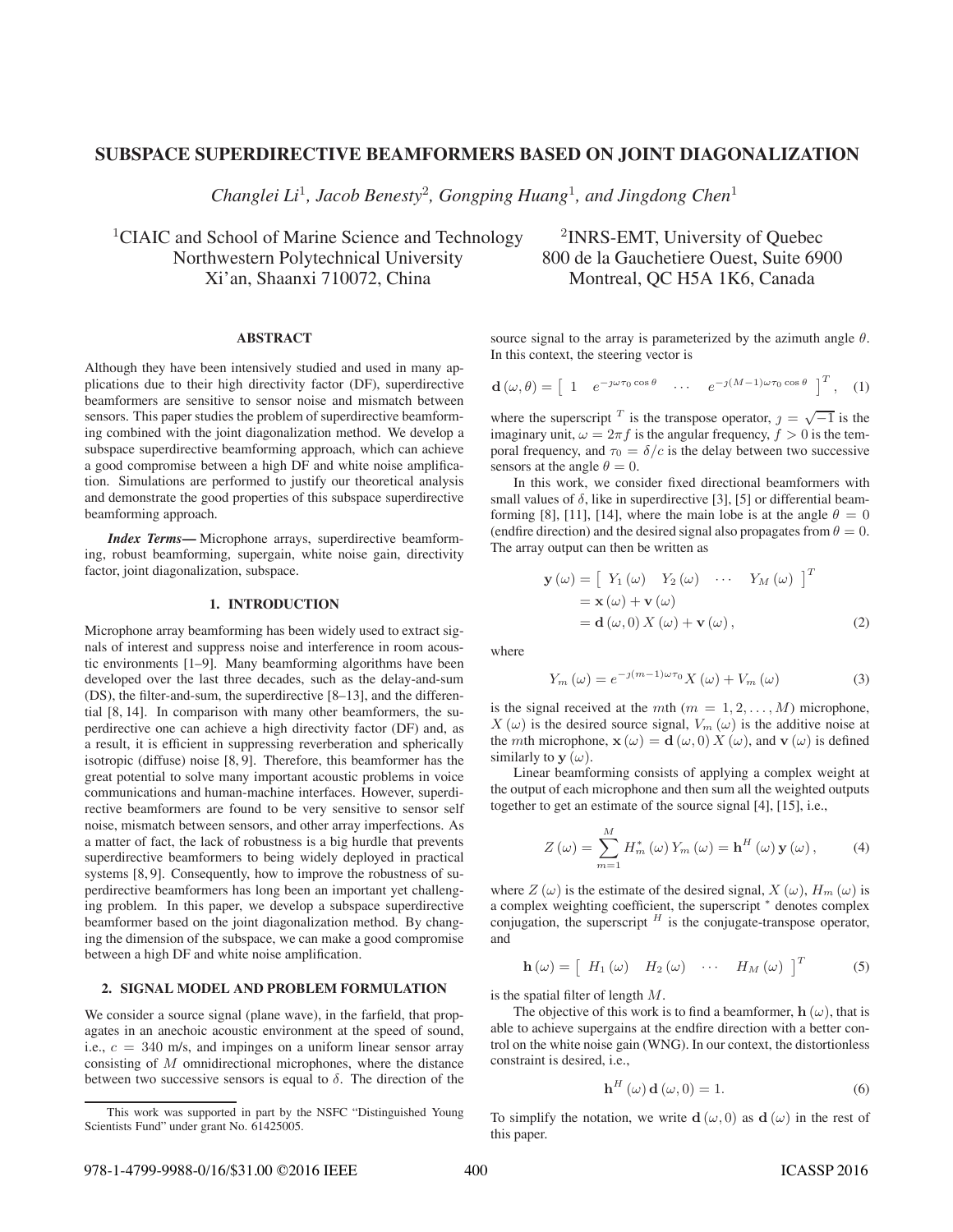# **3. WHITE NOISE GAIN, DIRECTIVITY FACTOR, AND BEAMPATTERN**

The performance of a beamformer is generally evaluated with the gain in signal-to-noise ratio (SNR). If we take microphone 1 as the reference, we can define the input SNR with respect to this reference as

$$
iSNR\left(\omega\right) = \frac{\phi_X\left(\omega\right)}{\phi_{V_1}\left(\omega\right)},\tag{7}
$$

where  $\phi_X(\omega) = E\left[ |X(\omega)|^2 \right]$  and  $\phi_{V_1}(\omega) = E\left[ |V_1(\omega)|^2 \right]$  are the variances of  $X(\omega)$  and  $V_1(\omega)$ , respectively, with  $E[\cdot]$  denoting mathematical expectation. The output SNR is defined as

$$
\text{oSNR}[\mathbf{h}(\omega)] = \frac{E\left[\left|\mathbf{h}^H(\omega) \mathbf{x}(\omega)\right|^2\right]}{E\left[\left|\mathbf{h}^H(\omega) \mathbf{v}(\omega)\right|^2\right]} \tag{8}
$$
\n
$$
= \phi_X(\omega) \times \frac{\left|\mathbf{h}^H(\omega) \mathbf{d}(\omega)\right|^2}{\mathbf{h}^H(\omega) \Phi_Y(\omega) \mathbf{h}(\omega)}
$$
\n
$$
= \frac{\phi_X(\omega)}{\phi_{V_1}(\omega)} \times \frac{\left|\mathbf{h}^H(\omega) \mathbf{d}(\omega)\right|^2}{\mathbf{h}^H(\omega) \Gamma_Y(\omega) \mathbf{h}(\omega)}, \tag{8}
$$

where  $\Phi_{\mathbf{v}} (\omega) = E [\mathbf{v} (\omega) \mathbf{v}^H (\omega)]$  and  $\mathbf{\Gamma}_{\mathbf{v}} (\omega) = \frac{\Phi_{\mathbf{v}} (\omega)}{\phi_{V_1} (\omega)}$  are the correlation and pseudo-coherence matrices of  $\mathbf{v}(\omega)$ , respective-

ly. The definition of the SNR gain is obtained from the previous definitions, i.e.,

$$
\mathcal{G}\left[\mathbf{h}\left(\omega\right)\right] = \frac{\text{6SNR}\left[\mathbf{h}\left(\omega\right)\right]}{\text{iSNR}\left(\omega\right)} = \frac{\left|\mathbf{h}^H\left(\omega\right)\mathbf{d}\left(\omega\right)\right|^2}{\mathbf{h}^H\left(\omega\right)\mathbf{\Gamma_v}\left(\omega\right)\mathbf{h}\left(\omega\right)}.\tag{9}
$$

We consider two types of noise.

• The temporally and spatially white noise with the same variance at all microphones<sup>1</sup>. In this case,  $\mathbf{\Gamma}_{\mathbf{v}}(\omega) = \mathbf{I}_M$ , where  $\mathbf{I}_M$  is the  $M \times M$  identity matrix and the SNR gain is called the WNG, i.e.,

$$
\mathcal{W}\left[\mathbf{h}\left(\omega\right)\right] = \frac{\left|\mathbf{h}^{H}\left(\omega\right)\mathbf{d}\left(\omega\right)\right|^{2}}{\mathbf{h}^{H}\left(\omega\right)\mathbf{h}\left(\omega\right)}.\tag{10}
$$

It can be shown that the maximum possible WNG is equal to the number of microphones, i.e.,  $\mathcal{W}_{\text{max}} = M$ . We will see how the white noise is amplified with superdirective beamformers, especially at low frequencies.

• The diffuse noise<sup>2</sup> where

$$
\left[\mathbf{\Gamma}_{\mathbf{v}}\left(\omega\right)\right]_{ij} = \left[\mathbf{\Gamma}_{\mathbf{d}}\left(\omega\right)\right]_{ij} = \frac{\sin\left[\omega(j-i)\tau_0\right]}{\omega(j-i)\tau_0}
$$

$$
= \text{sinc}\left[\omega(j-i)\tau_0\right].\tag{11}
$$

In this scenario, the SNR gain is called the DF:

$$
\mathcal{D}\left[\mathbf{h}\left(\omega\right)\right] = \frac{\left|\mathbf{h}^{H}\left(\omega\right)\mathbf{d}\left(\omega\right)\right|^{2}}{\mathbf{h}^{H}\left(\omega\right)\mathbf{\Gamma}_{\mathrm{d}}\left(\omega\right)\mathbf{h}\left(\omega\right)}.\tag{12}
$$

It can be shown that the maximum possible DF is  $\mathcal{D}_{\text{max}} =$  $M<sup>2</sup>$  [13], which is referred to as the supergain in the literature. This gain can be achieved but at the expense of white noise amplification particularly at low frequencies.

Beampattern, also called directivity pattern, describes the beamformer's sensitivity to a planewave impinging on the array from the direction  $\theta$ . It is defined as

$$
\mathcal{B}\left[\mathbf{h}\left(\omega\right),\theta\right] = \mathbf{d}^H\left(\omega,\theta\right)\mathbf{h}\left(\omega\right). \tag{13}
$$

#### **4. CONVENTIONAL SUPERDIRECTIVE BEAMFORMERS**

The superdirective beamformer assumes that the noise is diffuse. Similar to the minimum variance distortionless response (MVDR) beamformer [6], [7], the superdirective beamformer is obtained by minimizing the residual noise, i.e.,  $\mathbf{h}^H(\omega) \mathbf{\Gamma}_d(\omega) \mathbf{h}(\omega)$  subject to the distortionless constraint [eq. (6)], i.e.,

$$
\min_{\mathbf{h}(\omega)} \mathbf{h}^{H}(\omega) \, \mathbf{\Gamma}_{\mathrm{d}}(\omega) \, \mathbf{h}(\omega) \text{ subject to } \mathbf{h}^{H}(\omega) \, \mathbf{d}(\omega) = 1. \qquad (14)
$$

The solution to this well-known problem is [3]

$$
\mathbf{h}_{\mathrm{S}}\left(\omega\right) = \frac{\Gamma_{\mathrm{d}}^{-1}\left(\omega\right)\mathbf{d}\left(\omega\right)}{\mathbf{d}^{H}\left(\omega\right)\Gamma_{\mathrm{d}}^{-1}\left(\omega\right)\mathbf{d}\left(\omega\right)}.\tag{15}
$$

Note that the superdirective beamformer is a fixed beamformer since it does not need to estimate the statistics of the signals. In fact, it can be shown that (15) is the hypercardioid of order  $M - 1$  [14].

It is well known that (15) is sensitive to sensor noise and array imperfections. In order to deal with this important problem, the authors in [3], [5] proposed to maximize the DF subject to a constraint on the WNG. Using the distortionless constraint, one can find the optimal solution as [3], [5]

$$
\mathbf{h}_{\mathrm{R},\epsilon}\left(\omega\right) = \frac{\left[\mathbf{\Gamma}_{\mathrm{d}}\left(\omega\right) + \epsilon\mathbf{I}_{M}\right]^{-1}\mathbf{d}\left(\omega\right)}{\mathbf{d}^{H}\left(\omega\right)\left[\mathbf{\Gamma}_{\mathrm{d}}\left(\omega\right) + \epsilon\mathbf{I}_{M}\right]^{-1}\mathbf{d}\left(\omega\right)},\tag{16}
$$

where  $\epsilon \geq 0$  is a Lagrange multiplier. It is clear that (16) is a regularized (or robust) version of (15), where  $\epsilon$  is the regularization parameter. This parameter tries to find a good compromise between the DF and white noise amplification. A small  $\epsilon$  leads to a large DF but a low WNG, while a large  $\epsilon$  gives a large WNG but a low DF. Two interesting cases of (16) are  $h_{R,0}(\omega) = h_S(\omega)$  and  $h_{\text{R},\infty}(\omega) = h_{\text{DS}}(\omega) = d(\omega) / M$ , which is the DS beamformer. It is, in general, very difficult to find an optimal value of this parameter.

## **5. JOINT DIAGONALIZATION**

The joint diagonalization is going to be useful in the derivation of superdirective beamformers that can better compromise between white noise amplification and supergain. In the rest, it is assumed that we deal with the spherically isotropic noise, so that  $\Gamma$ **v** ( $\omega$ ) =  $\Gamma$ <sup>d</sup> ( $\omega$ ).

The correlation matrix of  $\mathbf{x}(\omega)$  is  $\Phi_{\mathbf{x}}(\omega)$  =  $\phi_X(\omega) d(\omega) d^H(\omega)$ . Therefore, its pseudo-coherence matrix is

$$
\Gamma_{\mathbf{x}}\left(\omega\right) = \frac{\Phi_{\mathbf{x}}\left(\omega\right)}{\phi_{X}\left(\omega\right)} = \mathbf{d}\left(\omega\right) \mathbf{d}^{H}\left(\omega\right),\tag{17}
$$

which does not depend on  $X(\omega)$ .

The two Hermitian matrices  $\Gamma$ **x** ( $\omega$ ) and  $\Gamma$ <sup>d</sup> ( $\omega$ ) can be jointly diagonalized as follows [16]:

$$
\mathbf{B}^{H}(\omega)\,\mathbf{\Gamma}_{\mathbf{x}}\left(\omega\right)\mathbf{B}\left(\omega\right)=\mathbf{\Lambda}\left(\omega\right),\tag{18}
$$

$$
\mathbf{B}^{H}(\omega)\,\mathbf{\Gamma}_{\mathrm{d}}\left(\omega\right)\mathbf{B}\left(\omega\right)=\mathbf{I}_{M},\tag{19}
$$

where

$$
\mathbf{B}\left(\omega\right) = \left[\begin{array}{cccc}\mathbf{b}_1\left(\omega\right) & \mathbf{b}_2\left(\omega\right) & \cdots & \mathbf{b}_M\left(\omega\right)\end{array}\right] \tag{20}
$$

is a full-rank square matrix (of size  $M \times M$ ),

$$
\mathbf{b}_{1}(\omega) = \frac{\Gamma_{d}^{-1}(\omega) \mathbf{d}(\omega)}{\sqrt{\mathbf{d}^{H}(\omega) \Gamma_{d}^{-1}(\omega) \mathbf{d}(\omega)}}
$$
(21)

<sup>&</sup>lt;sup>1</sup>This noise models the sensor self noise.

<sup>&</sup>lt;sup>2</sup>This situation corresponds to the spherically isotropic noise field.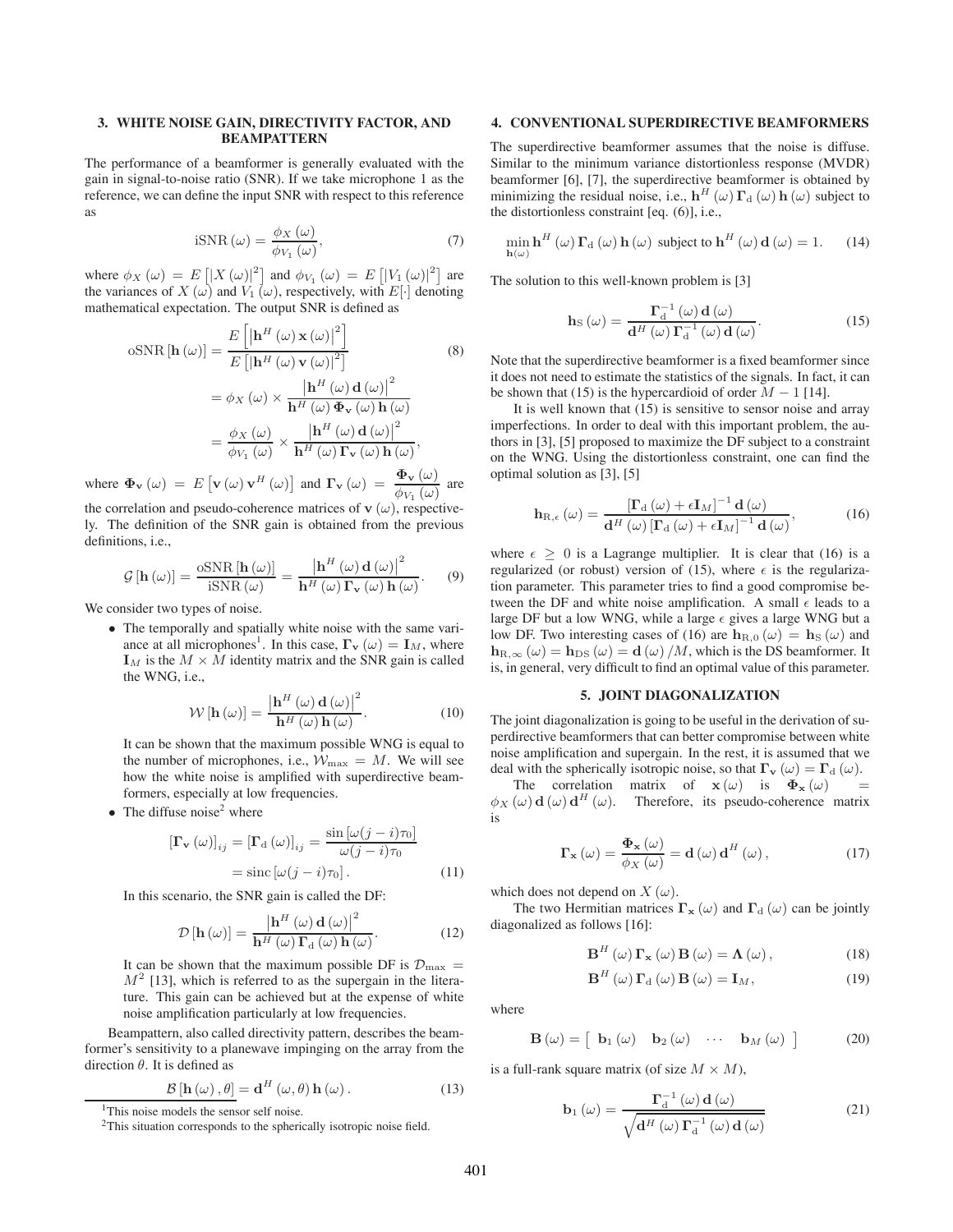is the first eigenvector of the matrix  $\mathbf{\Gamma}_{d}^{-1}(\omega) \mathbf{\Gamma}_{\mathbf{x}}(\omega)$ ,

$$
\Lambda\left(\omega\right) = \text{diag}\left[\lambda_1\left(\omega\right), 0, \ldots, 0\right] \tag{22}
$$

is a diagonal matrix (of size  $M \times M$ ), and

$$
\lambda_1(\omega) = \mathbf{d}^H(\omega) \, \mathbf{\Gamma}_d^{-1}(\omega) \, \mathbf{d}(\omega) \tag{23}
$$

is the only nonnull eigenvalue of  $\Gamma_d^{-1}(\omega) \Gamma_{\mathbf{x}}(\omega)$ , whose corresponding eigenvector is  $\mathbf{b}_1(\omega)$ . It is important to observe that neither  $\mathbf{B}(\omega)$  nor  $\lambda_1(\omega)$  depend on the statistics of the signals. It can be checked from (18) that

$$
\mathbf{b}_i^H\left(\omega\right)\mathbf{d}\left(\omega\right) = 0, \ i = 2, 3, \dots, M. \tag{24}
$$

#### **6. SUBSPACE SUPERDIRECTIVE BEAMFORMERS**

In this section, we show how to derive subspace superdirective beamformers thanks to the joint diagonalization technique.

Let us define the matrix of size  $M \times N$ :

$$
\mathbf{B}_{1:N}(\omega) = \begin{bmatrix} \mathbf{b}_1(\omega) & \mathbf{b}_2(\omega) & \cdots & \mathbf{b}_N(\omega) \end{bmatrix}, \quad (25)
$$

with  $1 \leq N \leq M$ . We consider beamformers that have the form:

$$
\mathbf{h}_{N}\left(\omega\right) = \mathbf{B}_{1:N}\left(\omega\right)\mathbf{a}_{1:N}\left(\omega\right),\tag{26}
$$

where

$$
\mathbf{a}_{1:N}(\omega) = \begin{bmatrix} A_1(\omega) & A_2(\omega) & \cdots & A_N(\omega) \end{bmatrix}^T \neq \mathbf{0} \quad (27)
$$

is a vector of length  $N$ . Substituting  $(26)$  into  $(4)$ , we find that

$$
Z(\omega) = \mathbf{a}_{1:N}^{H}(\omega) \mathbf{B}_{1:N}^{H}(\omega) \mathbf{d}(\omega) X(\omega)
$$
  
+  $\mathbf{a}_{1:N}^{H}(\omega) \mathbf{B}_{1:N}^{H}(\omega) \mathbf{v}(\omega)$  (28)  
=  $A_{1}^{*}(\omega) \sqrt{\lambda_{1}(\omega)} X(\omega) + \mathbf{a}_{1:N}^{H}(\omega) \mathbf{B}_{1:N}^{H}(\omega) \mathbf{v}(\omega).$ 

Since the distortionless constraint is desired, it is clear from the previous expression that we always choose

$$
A_1(\omega) = \frac{1}{\sqrt{\lambda_1(\omega)}}.\tag{29}
$$

Now, we need to determine the other elements of  $\mathbf{a}_{1:N}(\omega)$ .

With the proposed beamformer, the WNG and the DF are, respectively,

$$
\mathcal{W}\left[\mathbf{h}_{N}\left(\omega\right)\right] = \frac{\left|\mathbf{h}_{N}^{H}\left(\omega\right)\mathbf{d}\left(\omega\right)\right|^{2}}{\mathbf{h}_{N}^{H}\left(\omega\right)\mathbf{h}_{N}\left(\omega\right)} = \frac{\left|\mathbf{a}_{1:N}^{H}\left(\omega\right)\mathbf{B}_{1:N}^{H}\left(\omega\right)\mathbf{d}\left(\omega\right)\right|^{2}}{\mathbf{a}_{1:N}^{H}\left(\omega\right)\mathbf{B}_{1:N}^{H}\left(\omega\right)\mathbf{B}_{1:N}\left(\omega\right)\mathbf{a}_{1:N}\left(\omega\right)}
$$
(30)

and

$$
\mathcal{D}\left[\mathbf{h}_{N}\left(\omega\right)\right] = \frac{\left|\mathbf{h}_{N}^{H}\left(\omega\right)\mathbf{d}\left(\omega\right)\right|^{2}}{\mathbf{h}_{N}^{H}\left(\omega\right)\mathbf{\Gamma}_{\mathrm{d}}\left(\omega\right)\mathbf{h}_{N}\left(\omega\right)} \qquad (31)
$$
\n
$$
= \frac{\left|\mathbf{a}_{1:N}^{H}\left(\omega\right)\mathbf{B}_{1:N}^{H}\left(\omega\right)\mathbf{d}\left(\omega\right)\right|^{2}}{\mathbf{a}_{1:N}^{H}\left(\omega\right)\mathbf{B}_{1:N}^{H}\left(\omega\right)\mathbf{F}_{\mathrm{d}}\left(\omega\right)\mathbf{B}_{1:N}\left(\omega\right)\mathbf{a}_{1:N}\left(\omega\right)}
$$
\n
$$
= \frac{\left|\mathbf{a}_{1:N}^{H}\left(\omega\right)\mathbf{B}_{1:N}^{H}\left(\omega\right)\mathbf{d}\left(\omega\right)\right|^{2}}{\mathbf{a}_{1:N}^{H}\left(\omega\right)\mathbf{a}_{1:N}\left(\omega\right)}.
$$

The maximization of the DF or, equivalently, the minimization of  $\mathbf{h}_N^H(\omega) \mathbf{\Gamma}_{\mathrm{d}}(\omega) \mathbf{h}_N(\omega)$  subject to  $\mathbf{h}_N^{\hat{H}}(\omega) \mathbf{d}(\omega) = 1$ , leads to the conventional superdirective beamformer:

$$
\mathbf{h}_{\mathrm{S}}\left(\omega\right) = \frac{\mathbf{B}_{1:N}\left(\omega\right)\mathbf{B}_{1:N}^{H}\left(\omega\right)\mathbf{d}\left(\omega\right)}{\mathbf{d}^{H}\left(\omega\right)\mathbf{B}_{1:N}\left(\omega\right)\mathbf{B}_{1:N}^{H}\left(\omega\right)\mathbf{d}\left(\omega\right)}\n= \frac{\mathbf{b}_{1}\left(\omega\right)\mathbf{b}_{1}^{H}\left(\omega\right)\mathbf{d}\left(\omega\right)}{\left|\mathbf{b}_{1}^{H}\left(\omega\right)\mathbf{d}\left(\omega\right)\right|^{2}} = \frac{\mathbf{\Gamma}_{\mathrm{d}}^{-1}\left(\omega\right)\mathbf{d}\left(\omega\right)}{\mathbf{d}^{H}\left(\omega\right)\mathbf{\Gamma}_{\mathrm{d}}^{-1}\left(\omega\right)\mathbf{d}\left(\omega\right)}.\n\tag{32}
$$

The most interesting subspace beamformer is derived by maximizing the WNG. This is equivalent to minimizing  $\mathbf{h}_N^H(\omega) \mathbf{h}_N(\omega)$ subject to  $\mathbf{h}_N^H(\omega) \mathbf{d}(\omega) = 1$ . We find

$$
\mathbf{h}_{N}\left(\omega\right) = \frac{\mathbf{P}_{\mathbf{B}_{1:N}}\left(\omega\right)\mathbf{d}\left(\omega\right)}{\mathbf{d}^{H}\left(\omega\right)\mathbf{P}_{\mathbf{B}_{1:N}}\left(\omega\right)\mathbf{d}\left(\omega\right)},\tag{33}
$$

where

$$
\mathbf{P}_{\mathbf{B}_{1:N}}\left(\omega\right) = \mathbf{B}_{1:N}\left(\omega\right)\left[\mathbf{B}_{1:N}^{H}\left(\omega\right)\mathbf{B}_{1:N}\left(\omega\right)\right]^{-1}\mathbf{B}_{1:N}^{H}\left(\omega\right). (34)
$$

For  $N = 1$ , we get

$$
\mathbf{h}_{1}\left(\omega\right) = \frac{\mathbf{b}_{1}\left(\omega\right)}{\mathbf{d}^{H}\left(\omega\right)\mathbf{b}_{1}\left(\omega\right)} = \mathbf{h}_{S}\left(\omega\right),\tag{35}
$$

which is the conventional superdirective beamformer, and for  $N =$ M, we obtain

$$
\mathbf{h}_M\left(\omega\right) = \frac{\mathbf{d}\left(\omega\right)}{\mathbf{d}^H\left(\omega\right)\mathbf{d}\left(\omega\right)} = \mathbf{h}_{\text{DS}}\left(\omega\right),\tag{36}
$$

which is the DS beamformer. Therefore, by playing with  $N$ , we obtain different beamformers whose performances are in between the performances of  $\mathbf{h}_{\text{S}}(\omega)$  and  $\mathbf{h}_{\text{DS}}(\omega)$ .

With the proposed beamformer, the WNG is

$$
\mathcal{W}\left[\mathbf{h}_{N}\left(\omega\right)\right] = \mathbf{d}^{H}\left(\omega\right)\mathbf{P}_{\mathbf{B}_{1:N}}\left(\omega\right)\mathbf{d}\left(\omega\right) \tag{37}
$$
\n
$$
= \lambda_{1}\left(\omega\right)\mathbf{i}^{T}\left[\mathbf{B}_{1:N}^{H}\left(\omega\right)\mathbf{B}_{1:N}\left(\omega\right)\right]^{-1}\mathbf{i},
$$

where **i** is the first column of the  $N \times N$  identity matrix,  $\mathbf{I}_N$ , with

$$
\mathcal{W}\left[\mathbf{h}_{1}\left(\omega\right)\right] = \frac{\left|\mathbf{b}_{1}^{H}\left(\omega\right)\mathbf{d}\left(\omega\right)\right|^{2}}{\mathbf{b}_{1}^{H}\left(\omega\right)\mathbf{b}_{1}\left(\omega\right)} = \frac{\lambda_{1}\left(\omega\right)}{\mathbf{b}_{1}^{H}\left(\omega\right)\mathbf{b}_{1}\left(\omega\right)} \leq M \quad (38)
$$

and

$$
\mathcal{W}\left[\mathbf{h}_{M}\left(\omega\right)\right]=M.\tag{39}
$$

The DF is

$$
\mathcal{D}\left[\mathbf{h}_{N}\left(\omega\right)\right] = \frac{\left[\mathbf{d}^{H}\left(\omega\right)\mathbf{P}_{\mathbf{B}_{1:N}}\left(\omega\right)\mathbf{d}\left(\omega\right)\right]^{2}}{\mathbf{d}^{H}\left(\omega\right)\mathbf{P}_{\mathbf{B}_{1:N}}\left(\omega\right)\mathbf{\Gamma}_{\mathbf{d}}\left(\omega\right)\mathbf{P}_{\mathbf{B}_{1:N}}\left(\omega\right)\mathbf{d}\left(\omega\right)}\n= \lambda_{1}\left(\omega\right)\frac{\left\{\mathbf{i}^{T}\left[\mathbf{B}_{1:N}^{H}\left(\omega\right)\mathbf{B}_{1:N}\left(\omega\right)\right]^{-1}\mathbf{i}\right\}^{2}}{\mathbf{i}^{T}\left[\mathbf{B}_{1:N}^{H}\left(\omega\right)\mathbf{B}_{1:N}\left(\omega\right)\right]^{-2}\mathbf{i}},\n\quad(40)
$$

with

and

$$
\mathcal{D}\left[\mathbf{h}_{1}\left(\omega\right)\right]=\lambda_{1}\left(\omega\right)\leq M^{2} \tag{41}
$$

 $\mathcal{D}\left[\mathbf{h}_{M}\left(\omega\right)\right]=\frac{\left[\mathbf{d}^{H}\left(\omega\right)\mathbf{d}\left(\omega\right)\right]^{2}}{\mathbf{d}^{H}\left(\omega\right)\mathbf{\Gamma}_{A}\left(\omega\right)\mathbf{d}\left(\omega\right)}$  $\frac{1}{\mathbf{d}^H (\omega) \mathbf{\Gamma}_d (\omega) \mathbf{d} (\omega)}$  (42)  $=\frac{M^{2}}{\mathbf{d}^{H}\left(\omega\right)\mathbf{\Gamma}_{\mathrm{d}}\left(\omega\right)\mathbf{d}\left(\omega\right)}\geq1.$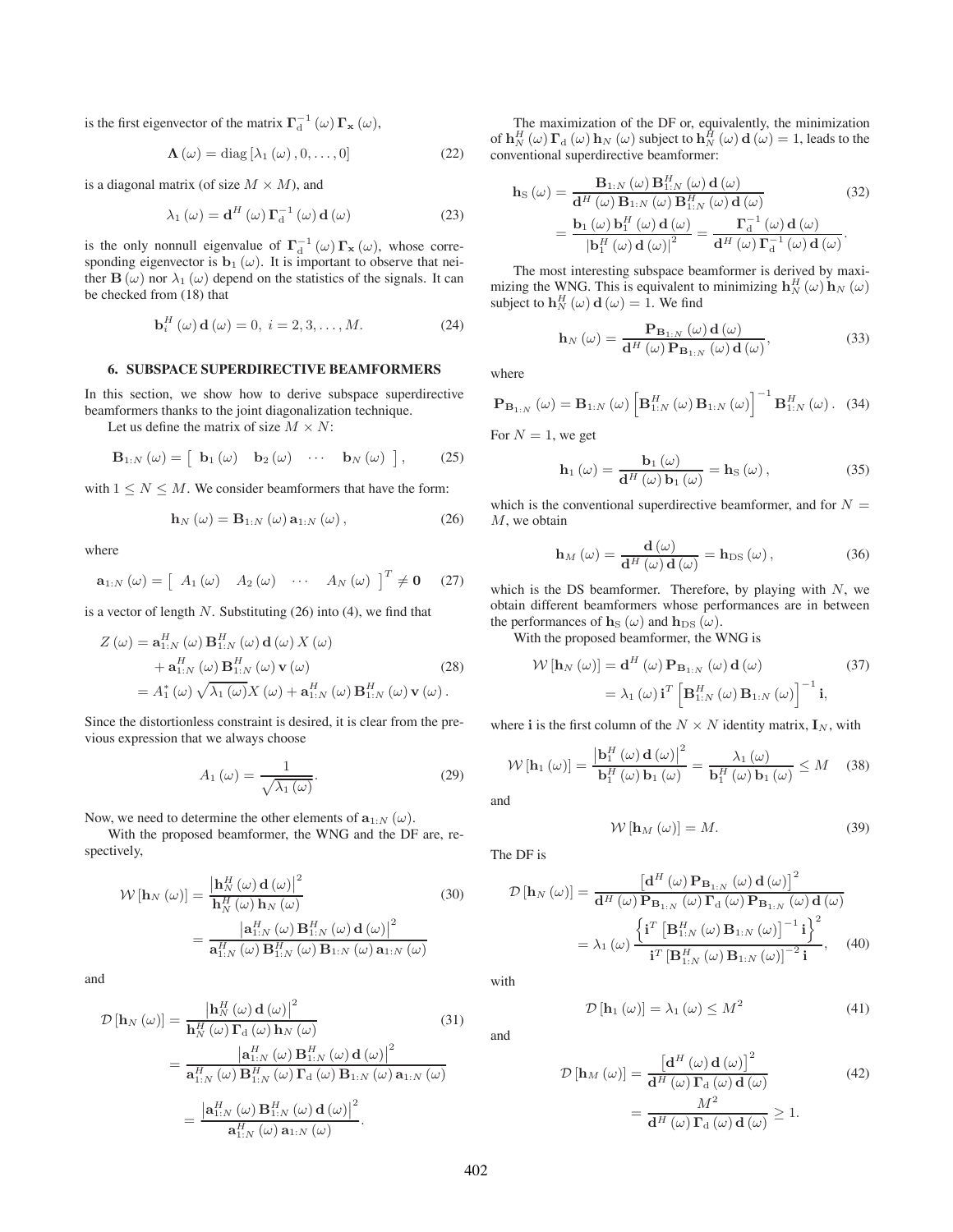

**Fig. 1**. Beampatterns of the subspace superdirective beamformer with different values of N at  $f = 1$  kHz.  $\delta = 1$  cm and  $M = 8$ .

We also deduce an interesting relationship between the WNG and the DF:

$$
\frac{\mathcal{D}\left[\mathbf{h}_{N}\left(\omega\right)\right]}{\mathcal{W}\left[\mathbf{h}_{N}\left(\omega\right)\right]} = \frac{\mathbf{i}^{T}\left[\mathbf{B}_{1:N}^{H}\left(\omega\right)\mathbf{B}_{1:N}\left(\omega\right)\right]^{-1}\mathbf{i}}{\mathbf{i}^{T}\left[\mathbf{B}_{1:N}^{H}\left(\omega\right)\mathbf{B}_{1:N}\left(\omega\right)\right]^{-2}\mathbf{i}},\tag{43}
$$

where

$$
\frac{1}{M} \le \frac{\mathcal{D}\left[\mathbf{h}_{N}\left(\omega\right)\right]}{\mathcal{W}\left[\mathbf{h}_{N}\left(\omega\right)\right]} < \infty. \tag{44}
$$

We should always have

$$
M^{2} \geq \mathcal{D}\left[\mathbf{h}_{1}\left(\omega\right)\right] \geq \mathcal{D}\left[\mathbf{h}_{2}\left(\omega\right)\right] \geq \cdots \geq \mathcal{D}\left[\mathbf{h}_{M}\left(\omega\right)\right] \tag{45}
$$

and

$$
M = \mathcal{W}\left[\mathbf{h}_{M}\left(\omega\right)\right] \ge \mathcal{W}\left[\mathbf{h}_{M-1}\left(\omega\right)\right] \ge \cdots \ge \mathcal{W}\left[\mathbf{h}_{1}\left(\omega\right)\right]. \quad (46)
$$

Clearly, the beamformer  $h_N(\omega)$  is able to control white noise amplification while giving a reasonably good DF.

# **7. SIMULATIONS**

In this section, we briefly study the performance of the subspace superdirective beamformer given in (33) through simulations. We use a uniform linear microphone array consisting of eight closely spaced microphones, with  $\delta = 1$  cm. The beampatterns, DFs, and WNGs are plotted in Figs. 1 and 2. When  $N = 1$ , we get the conventional superdirective beamformer, which has a high DF but suffers from significant white noise amplification as seen in Fig. 2. When  $N = M$ , we get the DS beamformer, which gives the maximum WNG but its DF is low. As seen, the WNG increases with  $N$  while the DF decreases with  $N$ . So, a tradeoff between a high DF and good robustness can be obtained by choosing a proper value of N.



**Fig. 2**. SNR gains of the subspace superdirective beamformer: (a) DF and (b) WNG.  $\delta = 1$  cm and  $M = 8$ .

# **8. CONCLUSIONS**

In this paper, we studied the problem of robust superdirective beamforming by jointly diagonalizing the desired and noise signals correlation matrices. Unlike the regularized superdirective beamformer, which introduces a constraint on the WNG to improve the robustness of the beamformer against the microphone sensor noise, we developed a subspace superdirective beamformer. By properly choosing the dimension of the subspace, the developed beamformer can find a good compromise between a high DF and a low WNG. Simulation results demonstrated the good property of this subspace superdirective beamformer.

# **9. RELATION TO PRIOR WORK**

Microphone arrays are widely used in many speech communication applications. The most important component of a microphone array system is beamforming, which plays a critical role on the array performance in desired signal estimation and noise suppression. Various beamforming algorithms have been developed over the past several decades [1–20]. Among those, the superdirective beamforming method has been intensively studied for its ability to achieve a high DF [8–13]. However, this beamformer is very sensitive to sensor self noise and other array imperfections. How to deal with the robustness is always the utmost issue in the design of a superdirective beamformer. Many efforts have been devoted to circumvent this issue. The most popular approach so far is the so-called regularized superdirective beamformer [3, 9, 10, 12], in which the WNG is controlled by a regularization parameter. The value of this parameter has to be carefully chosen. On the one hand, there is not much improvement in the WNG if the value is too small and, on the other hand, the DF of the beamformer may suffer significant degradation and the beampattern becomes more frequency dependent if the regularization parameter is too large. In practice, it is not easy to find the proper value of this parameter that fits to different application scenarios. In this paper, we developed a subspace superdirective beamformer based on the joint diagonalization, which provides an easy way to control the tradeoff between a high DF and robustness of the beamformer.